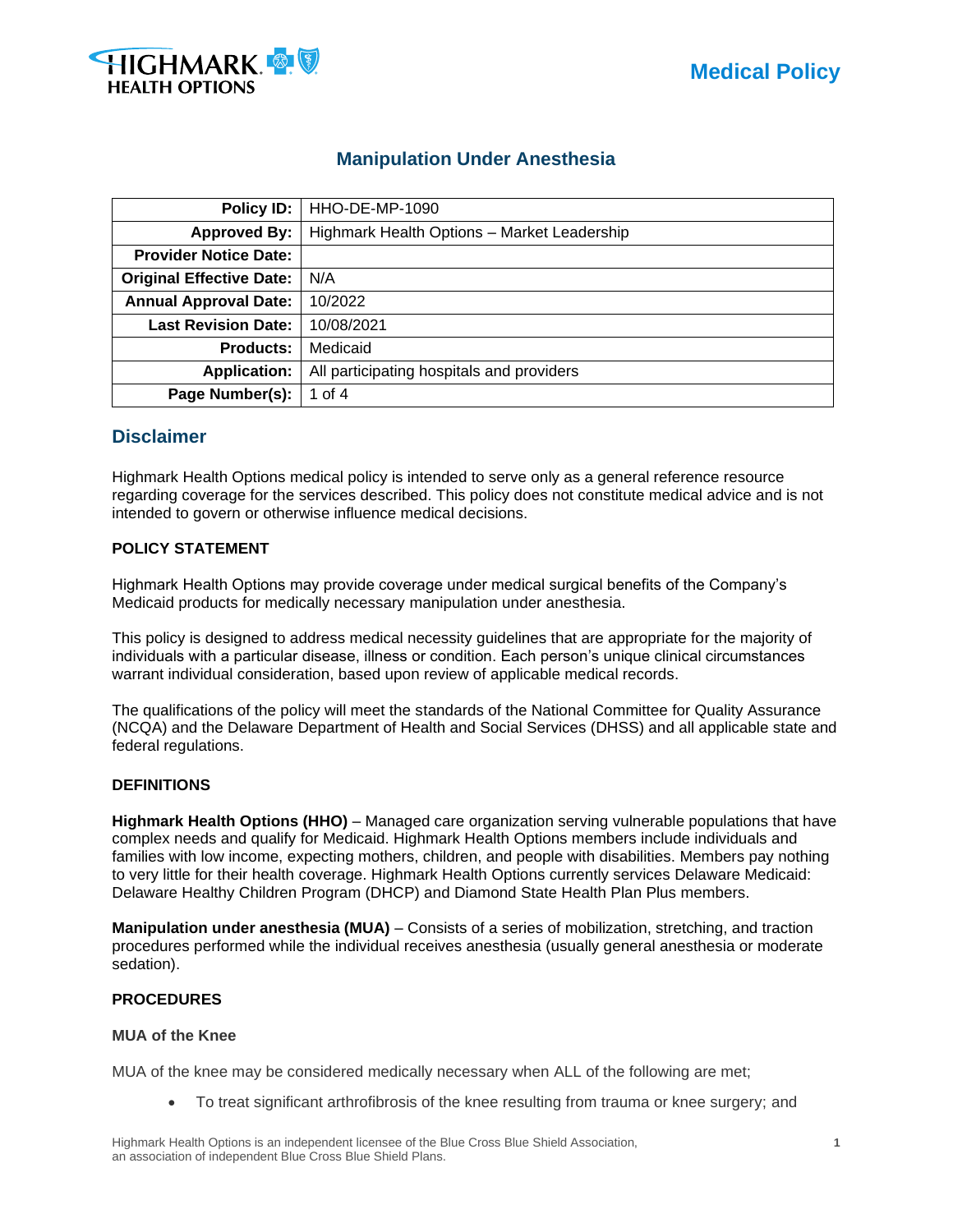



- After an adequate trial of conservative measures (physical therapy and joint injections) have failed to restore range of motion and relieve pain; and
- Is limited to a single treatment session.

MUA of the knee is considered not medically necessary for the following indications:

- When above criteria have not been met; or
- Serial manipulations of the same joint (MUA is limited to a single treatment session).

When MUA is not medically necessary, all associated services, such as anesthesia and facility expenses will also be considered not medically necessary.

### **MUA of the Shoulder**

MUA of the shoulder may be considered medically necessary when ALL of the following are met:

- To treat capsulitis of the shoulder; and
- After an adequate trial of conservative measures (physical therapy and joint injections) have failed to restore range of motion and relieve pain; and
- Is limited to a single treatment session.

MUA of the shoulder is considered not medically necessary for the following indications:

- When above criteria have not been met; or
- Serial manipulations of the same joint (MUA is limited to a single treatment session).

When MUA is not medically necessary, all associated services, such as anesthesia and facility expenses will also be considered not medically necessary.

#### **Documentation Requirements**

The medical record should include the following documentation:

- Failure of condition to respond to conservative therapy, i.e., physical therapy and joint injections; and
- Evidence of decreased range of motion; and
- Length of time that the individual has been symptomatic.

#### **Post-payment Audit Statement**

The medical record must include documentation that reflects the medical necessity criteria and is subject to audit by Highmark Health Options at any time pursuant to the terms of your provider agreement.

#### **Place of Service: Inpatient/Outpatient**

Manipulation Under Anesthesia is typically an outpatient procedure which is only eligible for coverage as an inpatient procedure in special circumstances, including, but not limited to, the presence of a comorbid condition that would require monitoring in a more controlled environment such as the inpatient setting.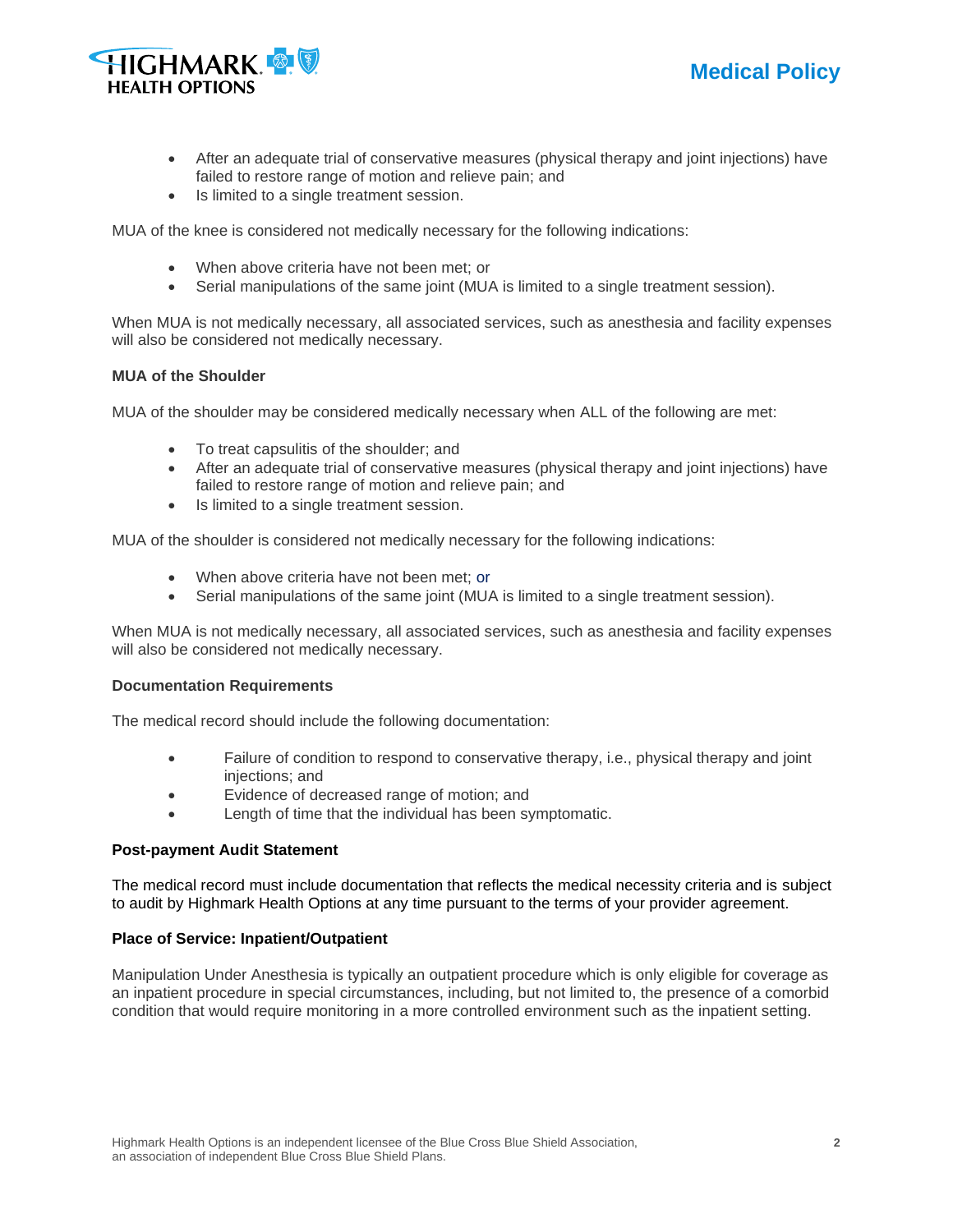

### **CODING REQUIREMENTS**

| <b>CPT code</b> | <b>Description</b>                                                                                                                                                                                                                                                                                                                                                                                                                          |
|-----------------|---------------------------------------------------------------------------------------------------------------------------------------------------------------------------------------------------------------------------------------------------------------------------------------------------------------------------------------------------------------------------------------------------------------------------------------------|
| 23700           | Manipulation under anesthesia, shoulder joint, including application of fixation apparatus<br>(dislocation excluded).                                                                                                                                                                                                                                                                                                                       |
| 22505           | Manipulation of spine requiring anesthesia, any region.                                                                                                                                                                                                                                                                                                                                                                                     |
| 24300           | Manipulation, elbow, under anesthesia.                                                                                                                                                                                                                                                                                                                                                                                                      |
| 25259           | Manipulation, wrist, under anesthesia.                                                                                                                                                                                                                                                                                                                                                                                                      |
| 26340           | Manipulation, finger joint, under anesthesia, each joint.                                                                                                                                                                                                                                                                                                                                                                                   |
| 27198           | Closed treatment of posterior pelvic right fracture(s), dislocation(s), diastasis or<br>subluxation of the ilium, sacroiliac joint, and/or sacrum with or without anterior pelvic ring<br>fractures(s) and/or dislocation(s) of the pubic symphysis and/or superior/inferior rami,<br>unilateral or bilateral; with manipulation, requiring more than local anesthesia (i.e.,<br>general anesthesia, moderation sedation, spinal/epidural). |
| 27275           | Manipulation, hip joint, requiring general anesthesia.                                                                                                                                                                                                                                                                                                                                                                                      |
| 27860           | Manipulation of ankle under general anesthesia (includes application of traction or other<br>fixation apparatus).                                                                                                                                                                                                                                                                                                                           |
| 27570           | Manipulation of knee joint under general anesthesia (includes application of traction or<br>other fixation devices).                                                                                                                                                                                                                                                                                                                        |

### **Covered diagnosis codes for 27570**

| Code    | <b>Description</b>                            |
|---------|-----------------------------------------------|
| M24.661 | Ankylosis, right knee.                        |
| M24.662 | Ankylosis, left knee.                         |
| M24.669 | Ankylosis, unspecific knee.                   |
| Z96.651 | Presence of right artificial knee joint.      |
| Z96.652 | Presence of left artificial knee joint.       |
| Z96.653 | Presence of artificial knee joint, bilateral. |

# **Covered diagnosis codes for 23700**

| Code | <b>Description</b>                               |  |
|------|--------------------------------------------------|--|
|      | $M75.01$ Adhesive capsulitis of right shoulder.  |  |
|      | $M75.02$   Adhesive capsulitis of left shoulder. |  |

### **REIMBURSEMENT**

Participating facilities will be reimbursed per their Highmark Health Options contract.